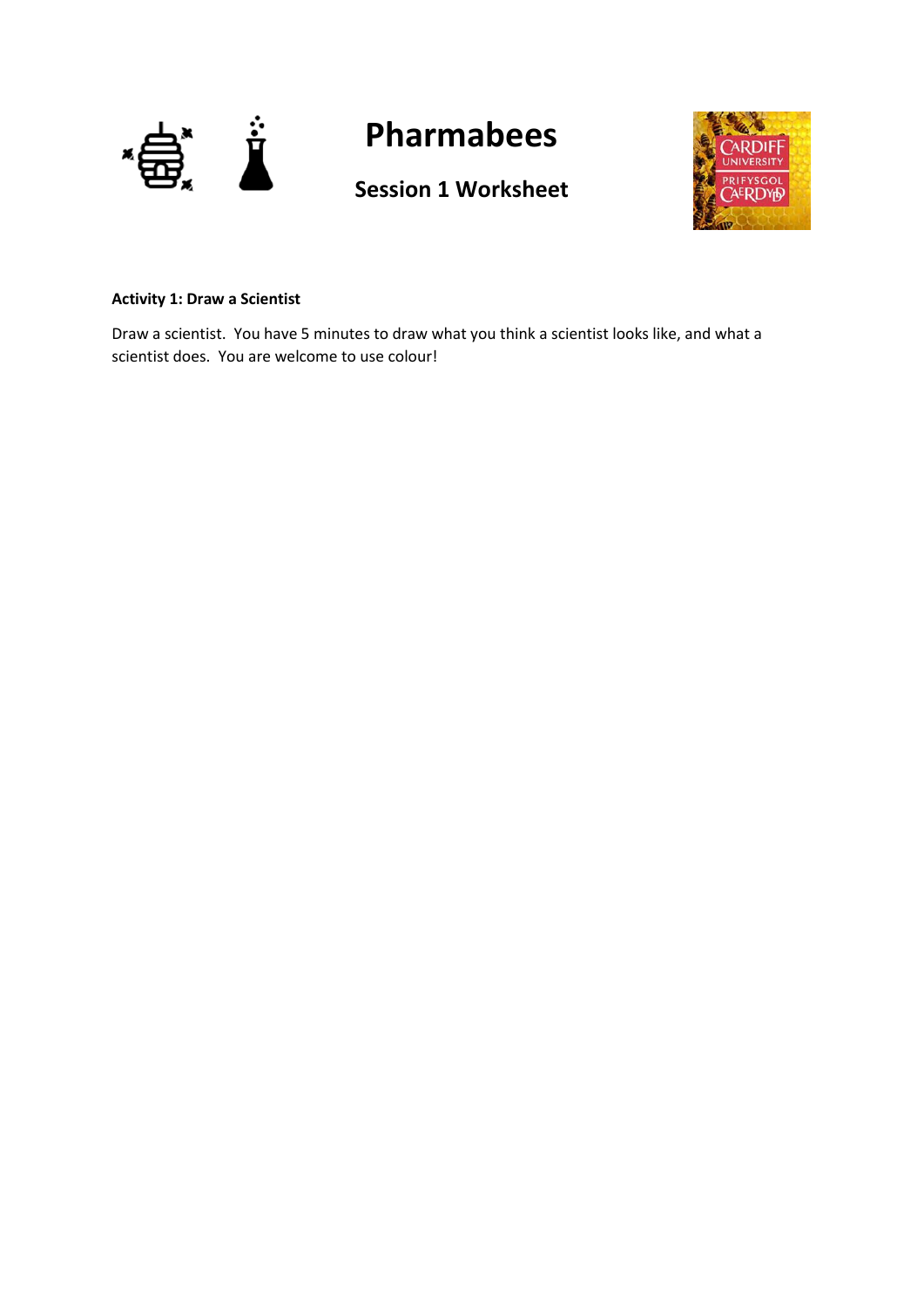#### **Activity 2: Let's make a bee!**

Use the materials provided to make a bee. Remember the parts of a bee we just learned; how will your bee collect nectar and pollen? You have 5 minutes to build your bee. At the end of the 5 minutes, the class will display their bees. Vote on your favourite bee and share the winner with @pharmabees.

#### **Activity 3: Researching Pollen**

Look at the different 3D polled models and compare (Some may be smooth, some spikey, some long and light). A game board will be provided. Place the 3D pollen models onto the game board. Read the description cards and match the descriptions to 3D pollen models on the game board. After you match all the descriptions with the models, peel back the paper to reveal which plant the pollen came from. After you complete the pollen game, you can observe 2 types of pollen under the microscope.

1. Which pollens do you think are pollinated by bees vs the wind? Why?

Look under the first microscope, and draw what you see on your paper. Look under the second microscope and draw what you see on your paper.

| 1. | 2. |
|----|----|
|    |    |
|    |    |
|    |    |
|    |    |
|    |    |
|    |    |
|    |    |
|    |    |